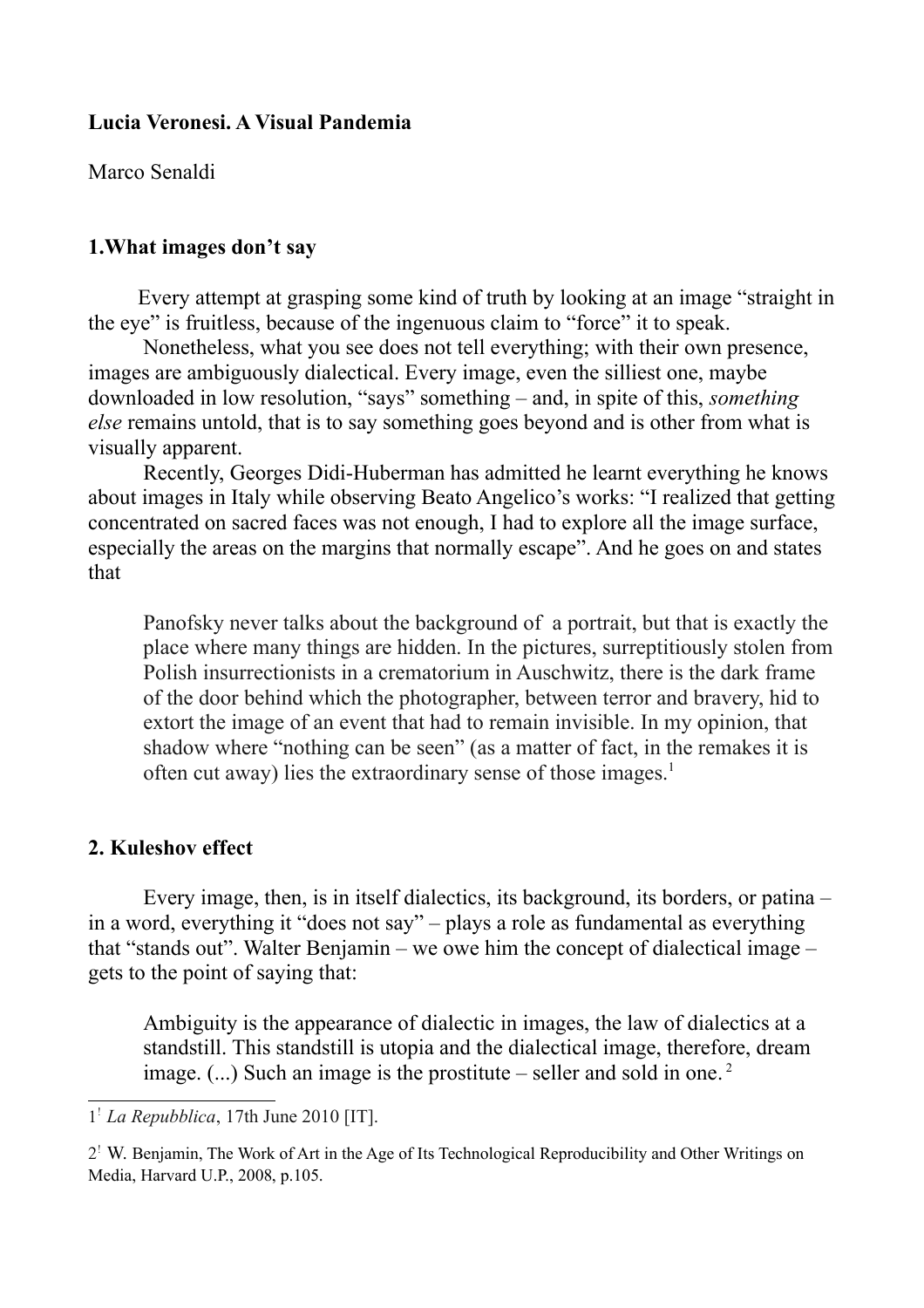The dialectical image is not only a nostalgic flashback (in a romantic sense, the intuition flash that lights the mind up) – it is exactly *dilektik im stillstand –* it is still, *but at the same time* it moves dialectically between true and false, present and absent, positive and negative. Historically, this is true for cinema, suffice to think to the famous "Kuleshov effect", which was found out by the Russian director Lev Vladimirovic Kulesov in 1918, and that consists in editing different images and then comes a close-up perfectly identical to the very same actor.

While explaining this effect during a television interviewin 1964<sup>[3](#page-1-0)</sup>, Alfred Hitchcock, showed the close up of his smiling face followed by two images: *first* a mother with her child (the result was a gentleman who was smiling to a scene of family love), *and then* a girl in bikini (the result was more a lascivious sneer than a smile). The point is that the same and identical image can say different things: the association of two or more images highlights their hidden, or even, if considered separately, inexistent side.

Now, can one imagine the Kuleshov effect *without editing* – that is to say a non-sequential Kuleshov effect – *inside* one image only? One might suggest that the result of a superposition of this kind is nil or black: the white square on white background by Kasimir Malevich, or else Piero Manzoni's *achrome* white assemblages, or Ad Reinhardt's layered black, up to Guy Debord's legendary film *Hurlement en faveur de Sade* (1952), made of empty (white) or undeveloped (black) film.

However, all these attempts – that at their epoch were considered complete, absolute, supreme goals of avant-garde modernism – should now be intended as intermediate and temporary stages, just phases towards a radical change in the interpretation of visual matter. For this reason, they should be compared to apparently opposite episodes – like *Destino*, the baroque cartoon designed by Salvador Dalì for Walyt Disney in the 40s, or *Le mystére Picasso* (1956), the docu-film by Henry-George Clouzot, in which Picasso paints behind the canvas and triggers a radical resemblance between painting and screen, up to ambiguous objects like Andy Warhol's television contributions, or art documentaries/videos as *The Secret Knowledge* by David Hockney (2003), or the colored and fragile super8 installations by Tacita Dean, or else the stop-motion animation films by William Kentridge.

## **3. The burden of proof**

Lucia Veronesi's work follows this research line, whose main aim is a debate without compromises with the universe of images around us. Her task is not free from considerable risks, since we are immersed in a "visual pandemia", which is viral, not only in a positive way (the lively co-existence and infiltration of different languages), but disturbing as well (uncontrolled instant superimposition of a million images, devastating iconological bulimia). To face all this, the artist uses two basic devices:

<span id="page-1-0"></span><sup>3&</sup>lt;sup>!</sup> Now available on YouTube http://www.youtube.com/watch?v=hCAE0t6KwJY&NR=1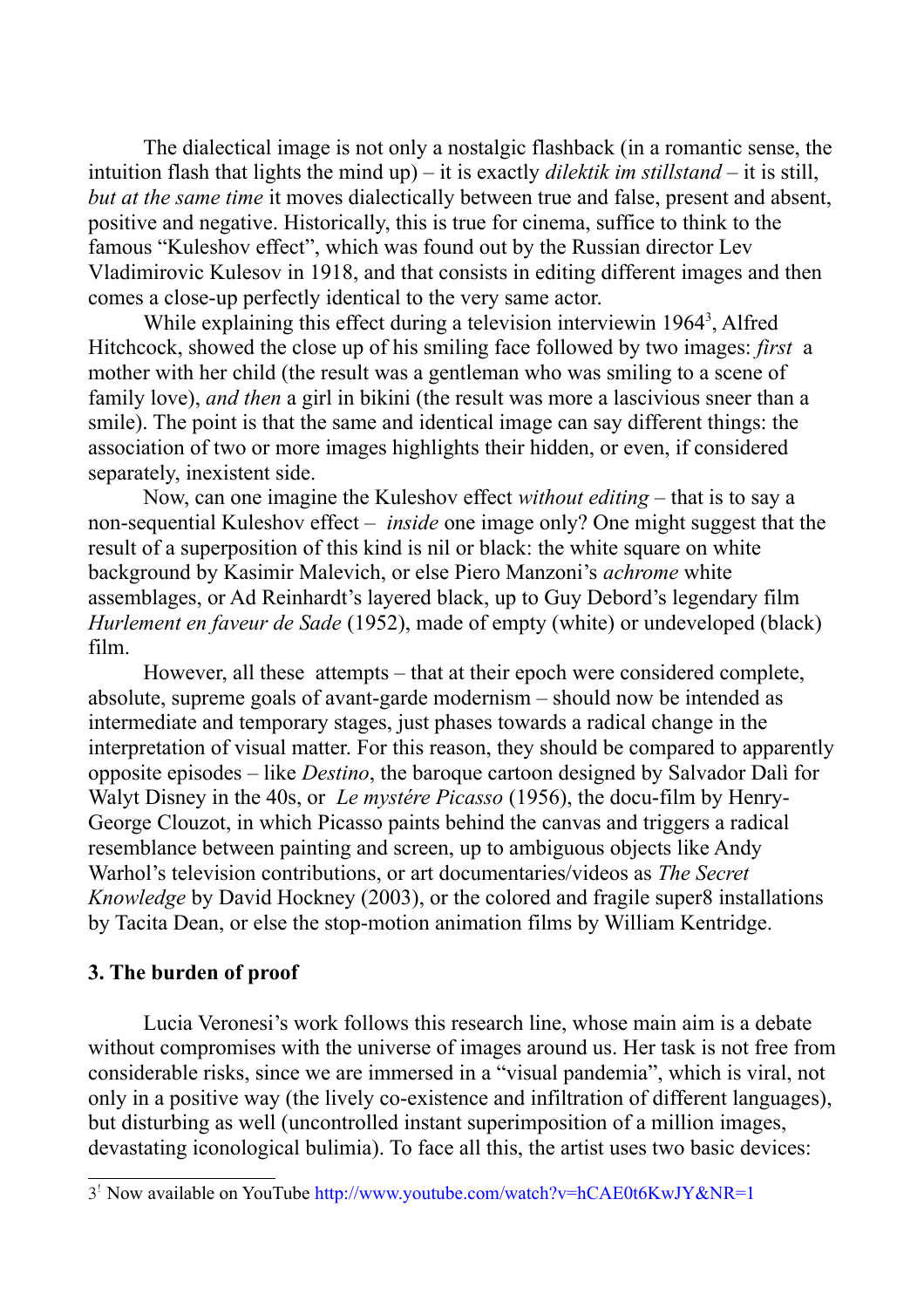on the one hand, the construction of "serial" actions; on the other hand, inside these series, a "controlled demolition" of the visual elements.

In the series *Ho preso il mio orizzonte e l'ho spostato più in là* (I caught my horizon and moved it farther) 2012, for example, the first element that catches the eye is a sharp contrast between photography and painting. As a matter of fact, like the artist herself states, neither of them has come first; it is not that firstly came the selection of photographs and then the decision of painting on them. At first was the idea of reducing the arena to two media only – the seemingly poor, obsolete and almost barbaric language of the pictorial gesture, and the advanced, elegant and upto-date language of the photographic image.

Nonetheless, the resulting "Kuleshov effect" changes both terms: photography – which is blocked by brush strokes or even by colour sprays - tends to lose its effect of absolute verisimilitude and seems to become the backstage of itself; painting – on an already overfilled visual surface – reveals its nature of simple chromatic opacity, of skin pigment, like those games whose golden surface, although refined, has not got a value in itself, except for being a patina that shall be scratched to find a picture or a number below. Hence, this can be considered a "controlled demolition" of iconographic forms and media languages that comes out from her video works. In *Andante sospeso (la casa nella foresta)* – Suspended andante (the house in the forest) 2012, the photographic fragments that snake in the video flow dramatically reveal the limits of both media; the whole visual field ends up resembling the wall posters from the 70's that were intended to give the illusion of a forest or of a sunset in a domestic scale and were, in fact, dirtied by children or unglued in the corners by the passing of time, and therefore showed the limits of fiction.

In the previous *Difesa personale* (Personal defence), 2011 and *L'inabitabile* (Unhinabitable) 2012, the relationship between video and collage – two editing methods in themselves – seems an intense full contact. Even if the evident content of these works is the pile of objects that trap our post-consumerist life (literally, we cannot "consume" the things we possess and end up by being buried), their artistic meaning is a reflection on the image accumulation that risk to jeopardize any form of visual art. Thus, the fight between the avant-garde technique of collage and the "updated" language of video reveals the inadequacy of both. The collage highlights the imperfection of physical work that, in the age of digital definition, seems to be unsuitable and hesitant, while the video, which shall take on the burden of proof that what we are seeing is "true", when limited to the hopping and uncertain rhythm of stop-motion, reveals its inadequate tendency to "realism". This is a contrast that one can find also in the relationship between video and drawing in *Pandemia domestica* (Domestic Pandemic), 2011, in which the traces left by graphite (black on white) are reversed and, instead of subsequent additions, they seem a series of scratches on the white screen that gradually reveal the black layer underneath.

This gradual "undressing" of the rhetoric identity of these devices (the documentary vocation of photography, the poetic nature of painting, the chronological attitude of drawing, etc.) give back a respectable poverty and a silent decorum. I think this is particularly true in the work in progress the artist is doing on